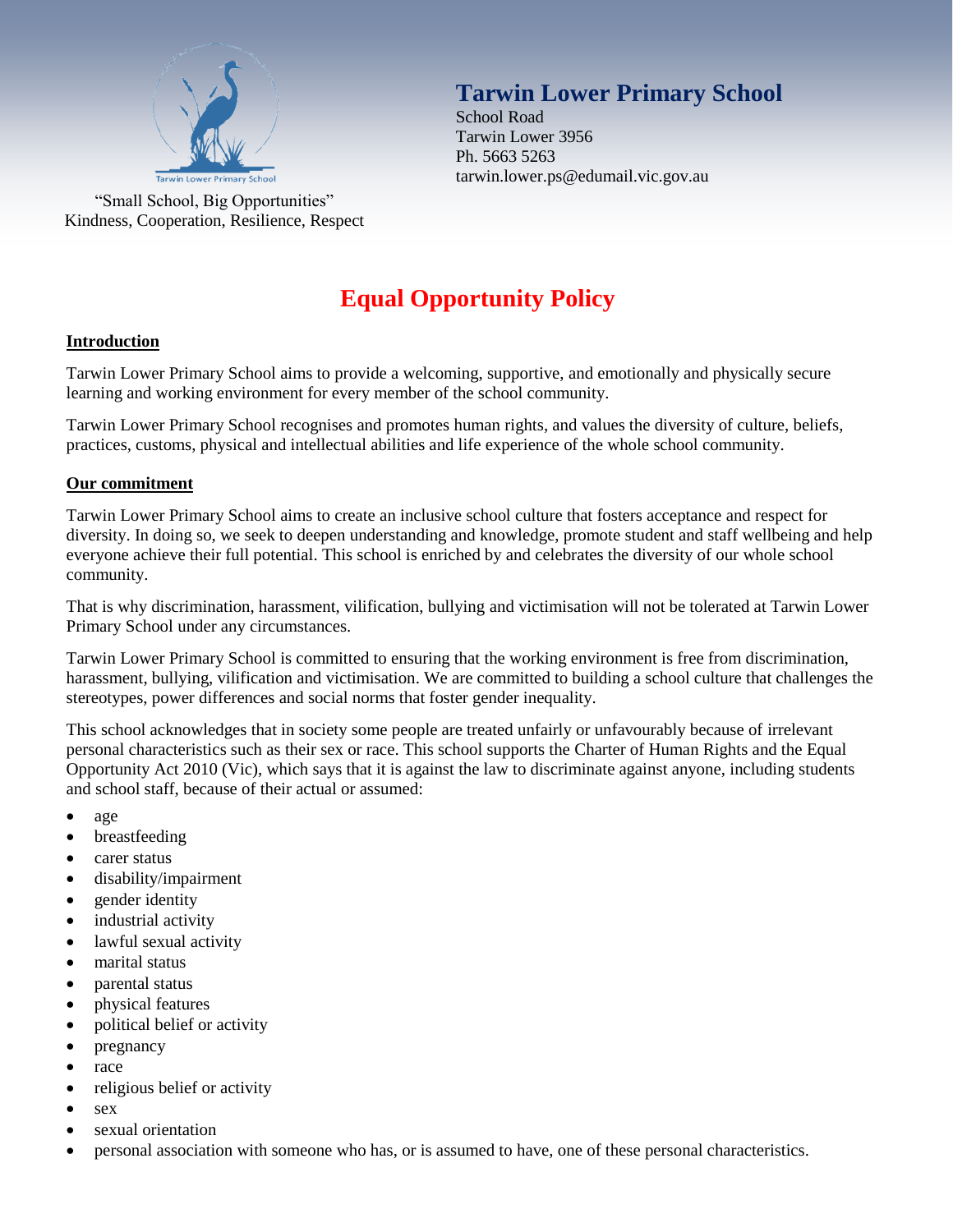No member of the school community will be treated less favourably because they possess any of these personal characteristics nor will such characteristics affect access to benefits and services Tarwin Lower Primary School provides.

On behalf of the whole school community, the principal, the school council president, and the student representative council support this policy, and the human rights principles and practice of equal opportunity, inclusion and respect for diversity that it articulates.

Discrimination is unacceptable at Tarwin Lower Primary School

Discrimination may be direct or indirect – both are against the law.

**Direct discrimination** means treating someone unfairly or less favourably because of one of the personal characteristics listed above or because of their association with someone identified with one of those characteristics.

**Examples:** refusing to enroll a student because he has Hepatitis C, refusing to allow a Muslim student to wear the hijab as part of her school uniform or failing to hire a suitably qualified teacher because of his or her sexual orientation.

**Indirect discrimination** happens when a rule, policy or requirement unnecessarily or unreasonably disadvantages a person or group of people because of a protected personal characteristic they share.

**Example:** Imposing a requirement that all students take notes from the whiteboard without assistance may unreasonably disadvantage a student with vision impairment. .

Harassment is unacceptable at Tarwin Lower Primary School

**Harassment** is behaviour (through words or actions) based on the personal characteristics listed above that are unwanted, unasked for, unreturned and likely to make school an unfriendly or uncomfortable place by:

- humiliating (putting someone down)
- seriously embarrassing
- offending (hurting someone's feelings) or
- intimidating (threatening someone so they behave in a certain way).

**Examples:** name calling, stereotyping jokes and offensive comments.

**Sexual harassment** is an unwelcome sexual advance; request for sex or any other sexual behaviour that a reasonable person would know or expect would offend, humiliate, seriously embarrass or humiliate another.

**Examples:** unwanted touching, unwelcome sexual innuendo or jokes, displaying sexually explicit material (posters, emails, internet sites).

Racial and religious vilification is unacceptable at Tarwin Lower Primary School

**Vilification** is behaviour (through words or actions) that incites hatred, serious contempt or ridicule of another person or group of people because of their race or religious belief.

Examples: **public threats of harm, encouraging others to hate someone because of their religion, racist statements made in a public meeting, racist graffiti**

Bullying is unacceptable at **Tarwin Lower Primary School**

**Bullying** is unreasonable behaviour that is intimidating, threatening or humiliating and repeated over time or occurring as part of a pattern of behaviour. Bullying can be physical, verbal or indirect, and creates an unfriendly, threatening or offensive environment.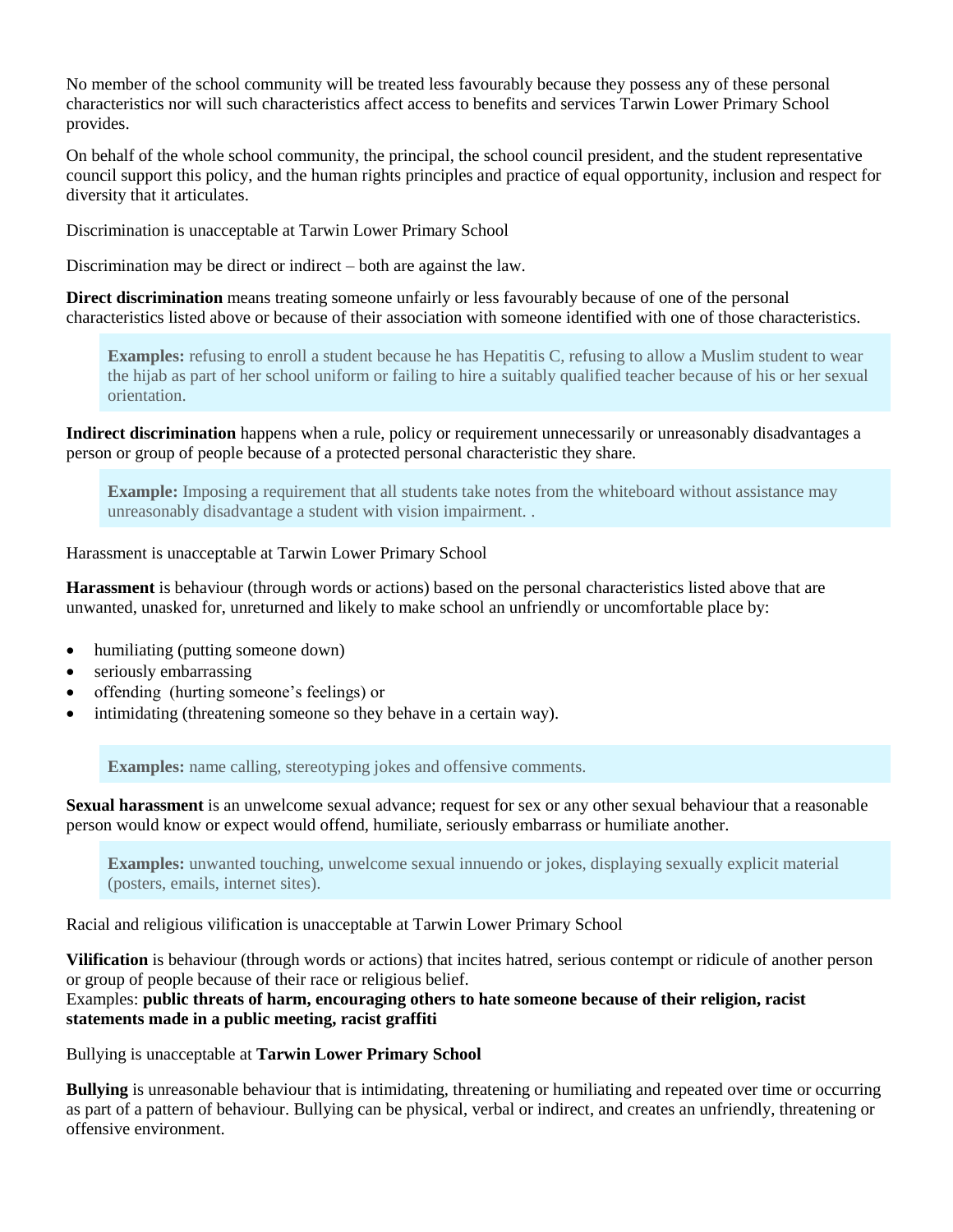**Examples:** taking or damaging other people's property, excluding or isolating someone, subjecting someone to homophobic abuse, deliberately withholding information so as to affect their work performance, threatening not to renew an employment contract.

Victimising someone who makes an EO complaint is unacceptable at Tarwin Lower Primary School.

Victimisation means treating someone unfairly or otherwise disadvantaging them because they have made an EO complaint or might do so in the future.

Tarwin Lower Primary School will take action to prevent discrimination, harassment, vilification, bullying and victimisation and to promote a safe and inclusive school.

Tarwin Lower Primary School will take immediate and appropriate action to address and resolve EO issues and complaints.

Tarwin Lower Primary School will take action to promote human rights both in terms of school policy and practice and within its educational activities and culture.

A human rights based approach means taking steps to assess the school's decisions and actions within the framework of the Charter and also taking proactive steps to encourage and promote wider school discussion and student learning on the key Charter themes of Freedom, Respect, Equality and Dignity.

#### **Who and what this policy covers**

This policy covers the whole school community, including staff, students, parents, school council members, contractors and volunteers.

This policy applies to:

- education (teaching and learning, enrolment, student management, student services, curriculum development and delivery)
- the provision of goods and services (extracurricular activities, camps, parent–teacher interviews, access to facilities)
- school sport
- employment at the school (recruitment, allocation of duties, employment conditions, access to benefits such as training, promotion and leave).

#### **Policy framework and relevant information**

Tarwin Lower Primary School EO policy is one component of the Department's broader policy framework for the promotion of safe and inclusive schools and protection of human rights.

Other relevant policy may include:

- [Managing Diversity and Inclusive Workplaces](http://www.education.vic.gov.au/hrweb/divequity/divman.htm)
- [Equal opportunity, Discrimination and Harassment](http://www.education.vic.gov.au/hrweb/divequity/eeo/discrim.htm)
- [Complaint Resolution Procedures](http://www.education.vic.gov.au/hrweb/workm/perform/conduct.htm)
- Health, Safety [and WorkSafe](http://www.education.vic.gov.au/hr/ohs/default.htm)
- [Building Respectful and Safe Schools](http://www.education.vic.gov.au/healthwellbeing/respectfulsafe/default.htm)
- School codes of conduct
- School anti-bullying policy
- Charter of Human Rights and Responsibilities Act 2006 including any relevant [Department policies](http://www.education.vic.gov.au/hrweb/workm/other/human_rights.htm)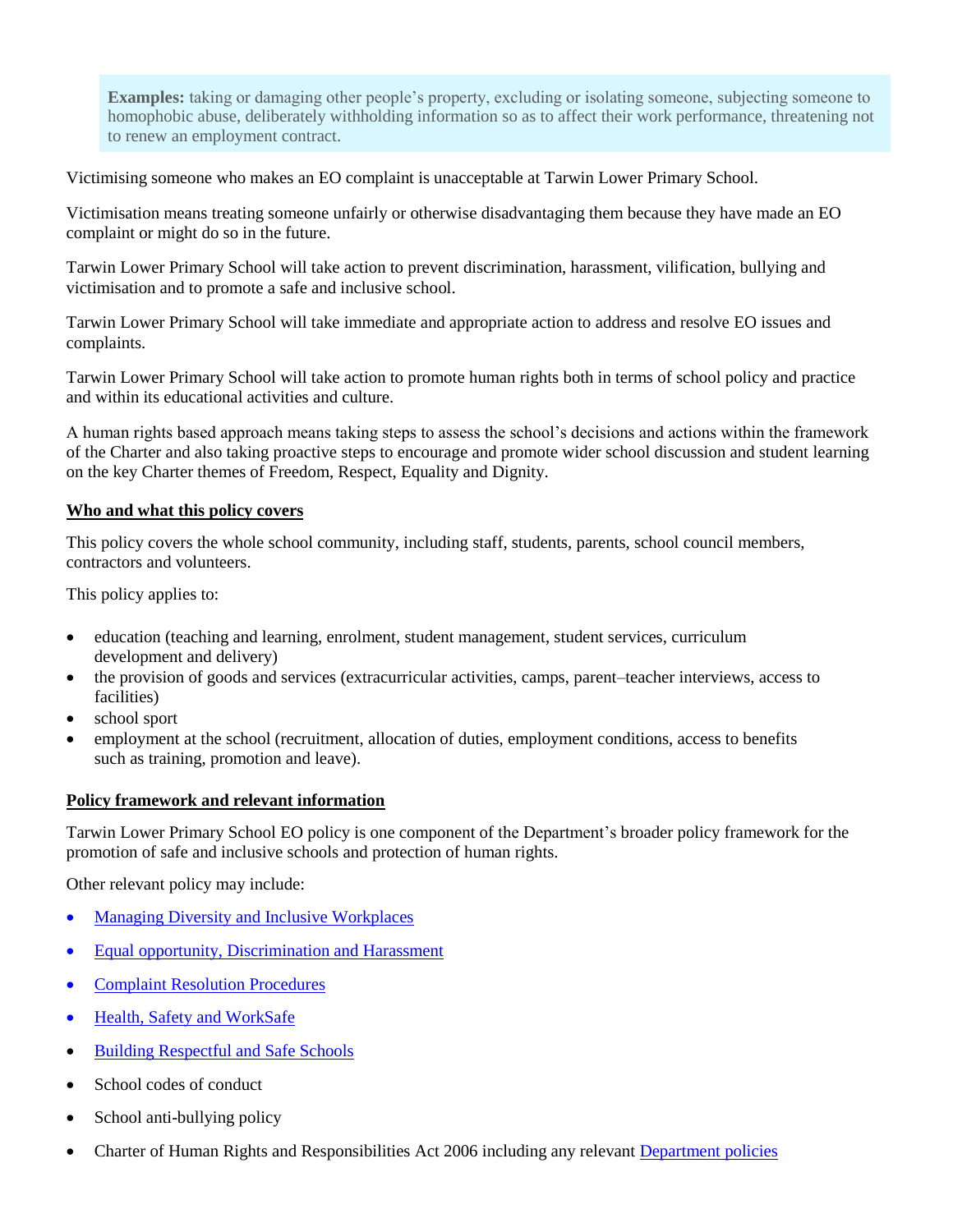# **Rights and Responsibilities**

Under this policy, every member of Tarwin Lower Primary School has the right to learn and work in a safe and inclusive environment free of discrimination, harassment, bullying, vilification and victimisation. Along with this right comes the responsibility to respect and promote human rights and responsibilities by behaving according to this policy.

The principal of Tarwin Lower Primary School is accountable for implementation of this policy.

The principal of Tarwin Lower Primary School may appoint an EO and Anti-Harassment Co-ordinator to support implementation of this policy.

This policy will be reviewed regularly by the principal or sub-committee of School Council and ratified by the school council.

#### **Complaints Procedure**

Tarwin Lower Primary School encourages all members of the school community to attempt to resolve complaints and concerns through the school.

All complaints will be treated confidentially, fairly and consistently, and resolved as speedily as possible.

Any member of the school community who raises an issue of discrimination, harassment, bullying or vilification in good faith will not be victimised or otherwise unfairly treated or disadvantaged. All complaints of victimisation will be taken seriously, investigated and acted upon as quickly as possible.

Every student and staff member at Tarwin Lower Primary School should feel welcome, supported and emotionally and physically secure at school. The wellbeing of all students and staff is a priority for Tarwin Lower Primary School. We understand that you cannot achieve your potential if someone is treating you unfairly, discriminating against you, vilifying, harassing or victimising you.

Complaints procedures exist to provide an avenue to address unacceptable behaviour. Complaints procedures are designed to explain what to do if you believe you have been discriminated against, harassed, sexually harassed, bullied, vilified or victimised as explained earlier in this policy and your complaint is about your education or employment at Foster Primary School or goods, services or sport provided by Tarwin Lower Primary School.

# **If you are a member of staff:**

Please refer to the Department's [Guidelines for Managing Complaints, Unsatisfactory Performance and Misconduct](http://www.education.vic.gov.au/hrweb/workm/perform/conduct.htm) guidelines.

#### **If you are a parent or guardian:**

Please refer to DEECD's **Parent Complaints** guidelines.

# **If you are a student:**

You have the right to be part of a safe and inclusive school that is free of discrimination, harassment, sexual harassment, bullying, vilification and victimisation. This includes treating you unfairly, excluding you or making you feel bad because of your:

- $\bullet$  [sex](http://www.equalopportunitycommission.vic.gov.au/types%20of%20discrimination/sex/default.asp)
- [race](http://www.equalopportunitycommission.vic.gov.au/types%20of%20discrimination/race/default.asp)
- [sexual orientation](http://www.equalopportunitycommission.vic.gov.au/types%20of%20discrimination/sexual%20orientation/default.asp)
- [physical features](http://www.equalopportunitycommission.vic.gov.au/types%20of%20discrimination/physical%20features/default.asp)
- [religious belief or activity](http://www.equalopportunitycommission.vic.gov.au/types%20of%20discrimination/religious%20belief%20or%20activity/default.asp)
- [carer status](http://www.equalopportunitycommission.vic.gov.au/types%20of%20discrimination/carer%20and%20parental%20status/default.asp)
- [disability/impairment](http://www.equalopportunitycommission.vic.gov.au/types%20of%20discrimination/disability/default.asp)
- [gender identity](http://www.equalopportunitycommission.vic.gov.au/types%20of%20discrimination/gender%20identity/default.asp)
- [lawful sexual activity](http://www.equalopportunitycommission.vic.gov.au/types%20of%20discrimination/sexual%20orientation/default.asp)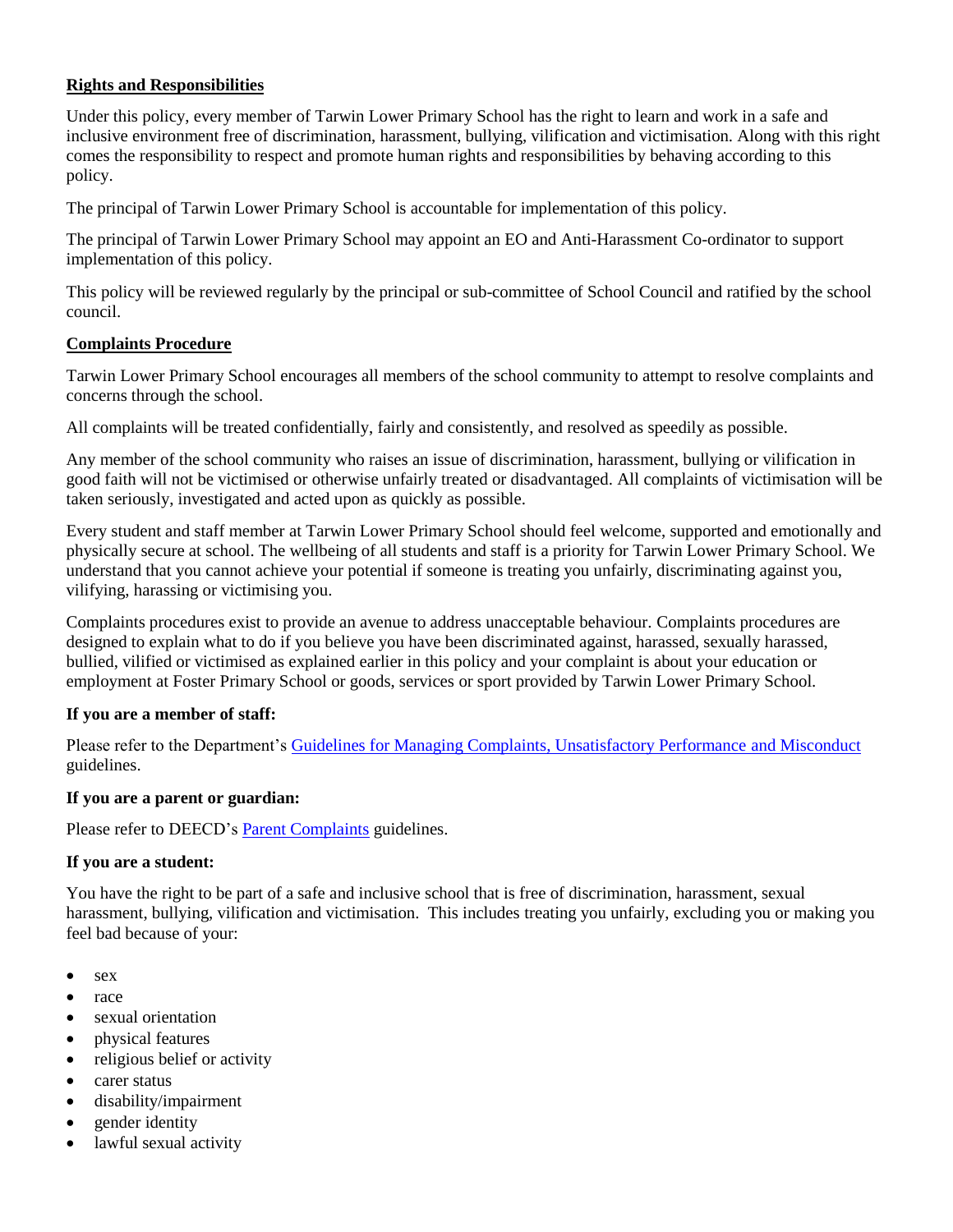- [political belief or activity](http://www.equalopportunitycommission.vic.gov.au/types%20of%20discrimination/political%20belief%20or%20activity/default.asp)
- [pregnancy](http://www.equalopportunitycommission.vic.gov.au/types%20of%20discrimination/pregnancy%20and%20breastfeeding/default.asp)
- [personal association](http://www.equalopportunitycommission.vic.gov.au/types%20of%20discrimination/personal%20association/default.asp) with someone who has, or is assumed to have, one of these personal characteristics.

If you believe someone is discriminating, harassing, bullying, vilifying or victimising you and it is safe for you to do so, tell the other person to stop their behaviour. Let them know that their behaviour offends you. They may not realise this.

If the behaviour doesn't stop or you are not sure what to do, report it to a trusted adult, such as a teacher, the year level co-ordinator, the principal or the Student Welfare Coordinator. Remember, you are not alone. If you have a problem or complaint, talking to someone, especially your parents can help. If you do not want to talk to anyone about it, you can find more information at Kids Help Line telephone 1800 55 1800.

If the unfair treatment or harassment persists, you can call the Commission for free and confidential advice. Advice can be given over the phone or in person. If your issue is covered by Equal Opportunity law, the Complaints Officer will discuss it with you. They will then explain how the Commission can help you and the information you would need to include in a complaint should you decide to make one.

Tarwin Lower Primary School will treat all reports of misconduct fairly, confidentially and quickly. Only people directly involved in the issue or complaint will be told about it. Each complaint will be investigated to work out whether it is more likely the behaviour happened than not and, if so, how serious it is. Appropriate action to resolve the problem will be taken.

The principal (or someone else they appoint) has responsibility for investigating complaints of discrimination, harassment, bullying, vilification and victimisation.

**Consequences**: If proven, the consequences of such behaviour may include counseling, the removal of privileges; a parental interview, suspension or expulsion Tarwin Lower Primary School will arrange counseling and support, where appropriate or where requested, for any student who has experienced bullying or harassment. Counseling may also be provided for a person who has bullied or harassed another.

The school may also need to discuss the incident with parents.

Tarwin Lower Primary School will monitor how the complaint was resolved and the wellbeing of those involved. Further action will be taken if the problem behaviour continues.

Tarwin Lower Primary School encourages all members of the school community to attempt to resolve complaints and concerns through the school if possible. It is also your right to seek help from outside the school. For example, you can contact the Department's regional office, the Ombudsman or the Victorian Equal Opportunity and Human Rights Commission (VEOHRC) for information or advice, or to make a complaint.

# **Right to Appeal/Review**

If you are unhappy with the decision about your complaint, you may seek a review of the decision in accordance with departmental procedures.

#### **Where to Obtain Help and Advice**

- $\bullet$  School complaints contact(s)
- DEECD contacts including the regional office and Student Wellbeing Branch
- VEOHRC contact details
- School Council contacts
- Parent support contacts
- Student contacts [helplines]

# **Evaluation:**